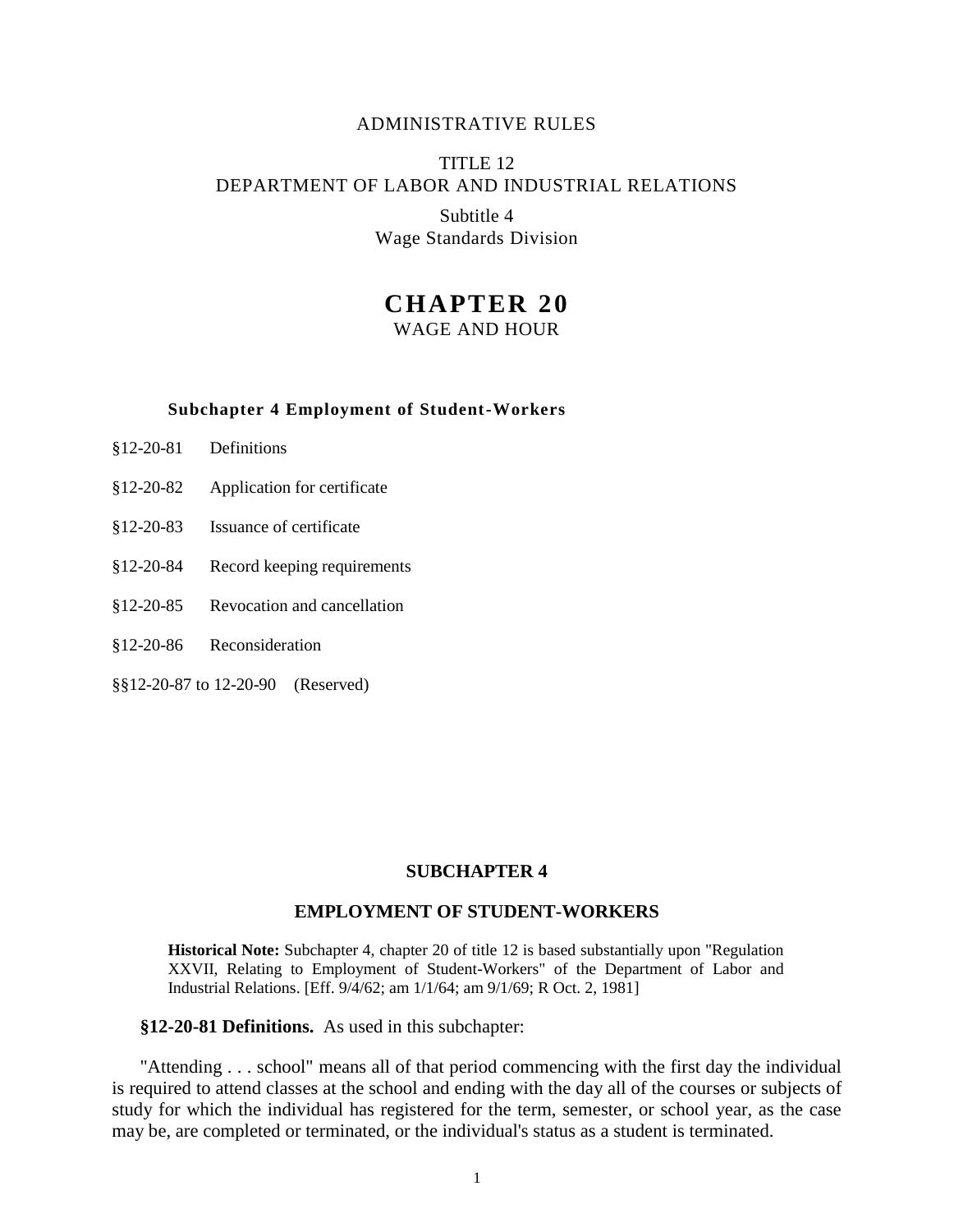"Full-time student" means an individual who has not attained the age of nineteen and who is considered a regular full-time student by the school at which the individual is enrolled or registered.

"Part-time employee" means an individual who works less than the customary full-time hours worked by a regular full-time employee of the establishment, plant, factory, or other premises at which the individual is employed, and, except as otherwise provided herein, whose hours of work at the establishment, plant, factory, or other premises at which the individual is employed do not exceed:

- (1) Four hours on a school day;
- (2) Eight hours on a Saturday, Sunday, or on a holiday observed by the school at which the individual is a student; and
- (3) Twenty-five hours in a workweek.

Any provision to the contrary notwithstanding, an individual shall be deemed a "part-time employee" during Christmas and Spring vacations observed by the school at which that individual is a student if during those vacations the individual's hours of work performed for any one employer do not exceed eight hours in a day and forty hours in a workweek.

"Student-worker" means a part-time employee who is a full-time student attending a public or private school other than a college, university, business school, or technical school. [Eff. Oct. 2, 1981] (Auth: HRS §§387-9, 387-11) (Imp: HRS §387-9)

**§12-20-82 Application for certificate.** (a) Application for the employment of studentworkers under special certificates authorizing employment at wages lower than the minimum wage applicable under section 387-2, Hawaii Revised Statutes, shall be made by the employer on forms furnished by the department. The application must be complete and be signed by the employer, the student-worker, and a parent or guardian of the student-worker.

(b) The employer shall also obtain a statement from the principal or an authorized official of the school that the student-worker is a full-time day student of that school, and the statement shall be presented to the director with the application for a special certificate. [Eff. Oct. 2, 1981] (Auth: HRS §§387-9, 387-11) (Imp: HRS §387-9)

**§12-20-83 Issuance of certificate.** Upon the receipt of an application for the employment of a student-worker, the director may issue a special certificate to the employer under the following terms and conditions:

- (1) The special minimum wage shall be not less than eighty-five percent of the minimum wage under section 387-2, Hawaii Revised Statutes, or as the same may be amended from time to time;
- (2) Hours or other conditions of employment are not detrimental to the health, safety, or morals of the student-worker;